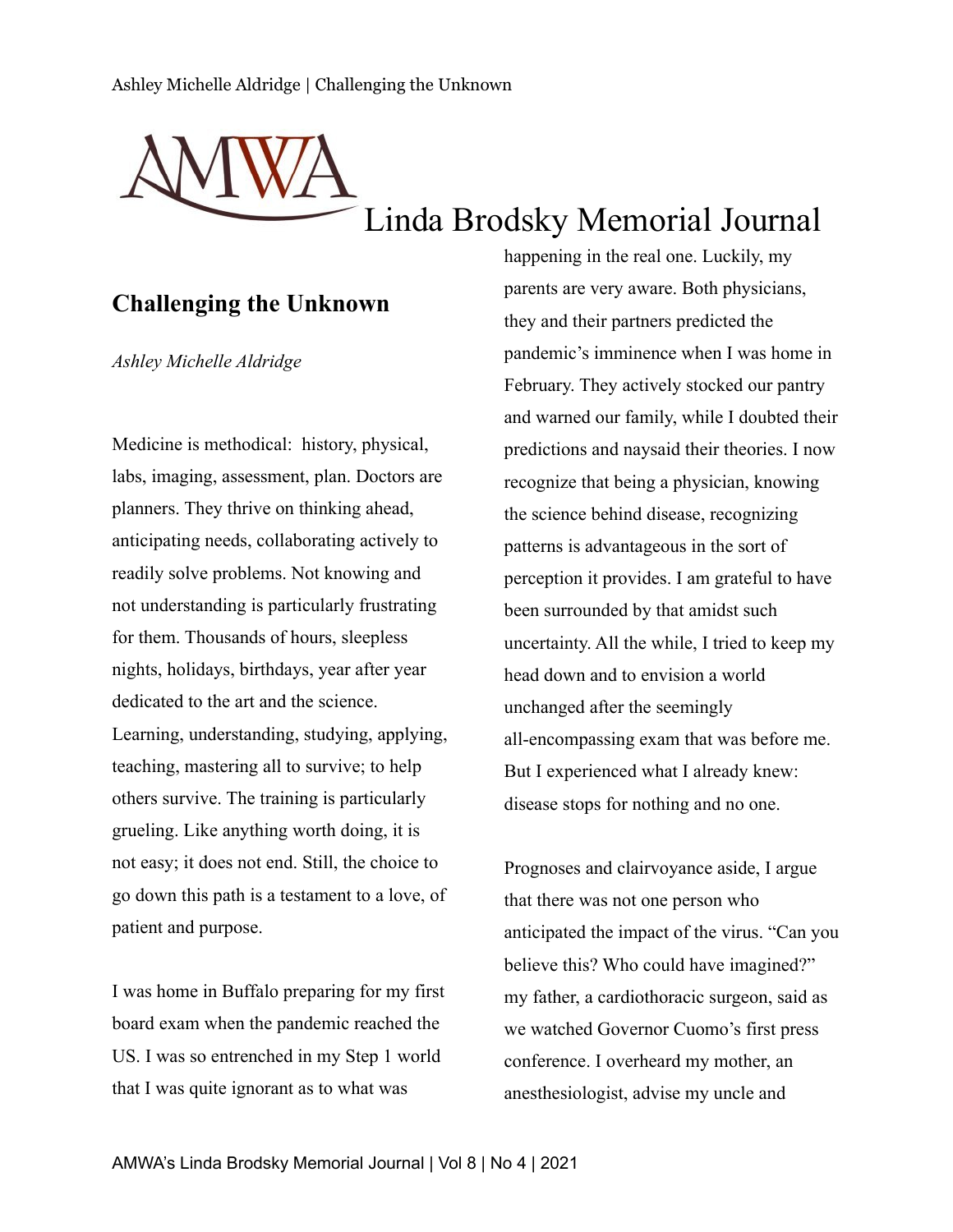#### Ashley Michelle Aldridge | Challenging the Unknown

cousin, who live in Brooklyn and are members of the FDNY, to protect themselves first before serving others. I remember hearing my cousin on speaker telling us about how many calls his engine would get involving people found DOA, dead on arrival. My mother's cousin in Connecticut is married to the Surgeon-in Chief at the Hospital for Special Surgery in Manhattan. She would share through our family zoom calls how he was working to convert the ORs into beds for patients infected with COVID and how he would spend nights in the city away from his family for fear of bringing the virus home. For many panic is a proclivity in crisis. Frontline workers have been trained in preparation for dealing with it.

Living through this time has forced an acknowledgement of the way in which society views physicians. I remember growing up, every so often, a patient would come up to greet my father and would look at me and say, "Your dad saved my life." What a privilege it is to care for people: people who trust you with their most intimate concerns, with the care of their loved ones, with the utmost capriciousness of life. The other day I stopped at the grocery store in my scrubs to pick up dinner. The cashier stopped me on the way out and said, "Thank you for doing what you do." With a deadpan glance, probably unrecognizable due to my mask, I nodded and walked out, feeling a fraud. I have done nothing comparable to my father, let alone the other first responders of the pandemic: how could I accept the gratitude that healthcare workers who have died in the past few months have not been granted the opportunity to assume? Gratitude in a pandemic weighs differently. I believe that this experience has graced me with intention.

My greatest fear during this time is a loved one falling ill. My parents are older with underlying comorbidities and factors of immunocompromise. They are both involved in high-risk and aerosolizing procedures. Fortunately, they are both planners and methodical, prudent and precautionary. Their everyday lives are grounded in making decisions. Hearing their experiences is the best way I can think of to support them.

My grandmother, 95, a historically energetic woman in otherwise good health, is in a nursing home that has recently fallen victim to the wrath of the virus. Without visitors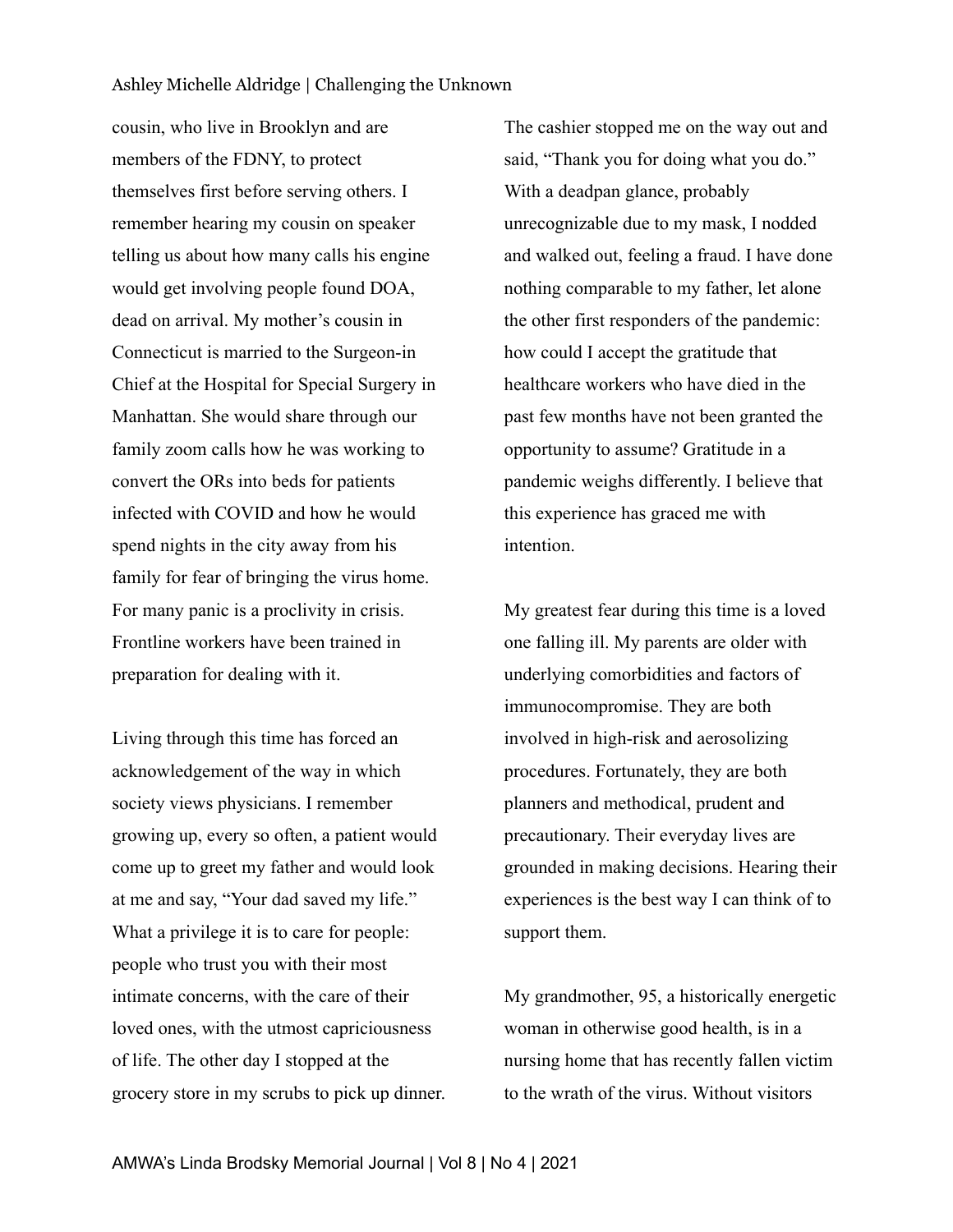## Ashley Michelle Aldridge | Challenging the Unknown

and unable to participate in her regular, daily activities, she is room-bound and frightened. Perhaps, it is this feeling of helplessness that hurts most, secondary to grief. I am of the opinion that it can be harder to watch someone struggle than to lend a hand. It can be heartbreaking to see fearful eyes, to hear quivering voices, to feel anxious air and not have a fix. These are formative moments. How we react can define who we are.

A normal that existed for so long and no longer does is certainly something to mourn. Undoubtedly, the coronavirus has been pervasively life-altering, to some more devastating than to others. It is the perfect example of how things can change in an instant. Hundreds of thousands of lives lost, a harrowing continuum of peaks and troughs.

Cognizant of the fact that I am only a student, I acknowledge that I am tired. I question what my clinical rotations would have looked like had they not been conducted in a pandemic. I find myself some days energized and excited for another day to learn and other days terrified to step foot in the COVID units. My skin is thicker; my attention to detail sharper. Nevertheless, I

can say that the historical reliability of science, of data, of medicine provides hope.

I trust that every experience provides an opportunity for growth. Settling into quarantine for months, jumping back into clinical rotations, I feel a sense of reset. It is as if I have closed my eyes to hear a heartbeat in a loud room. I have braced for the unknown, listened to the narratives and experiences of others, and strategized a way to plan and prepare myself for the challenges that lie ahead.

# **Biography**



Originally from Buffalo, New York, Ashley